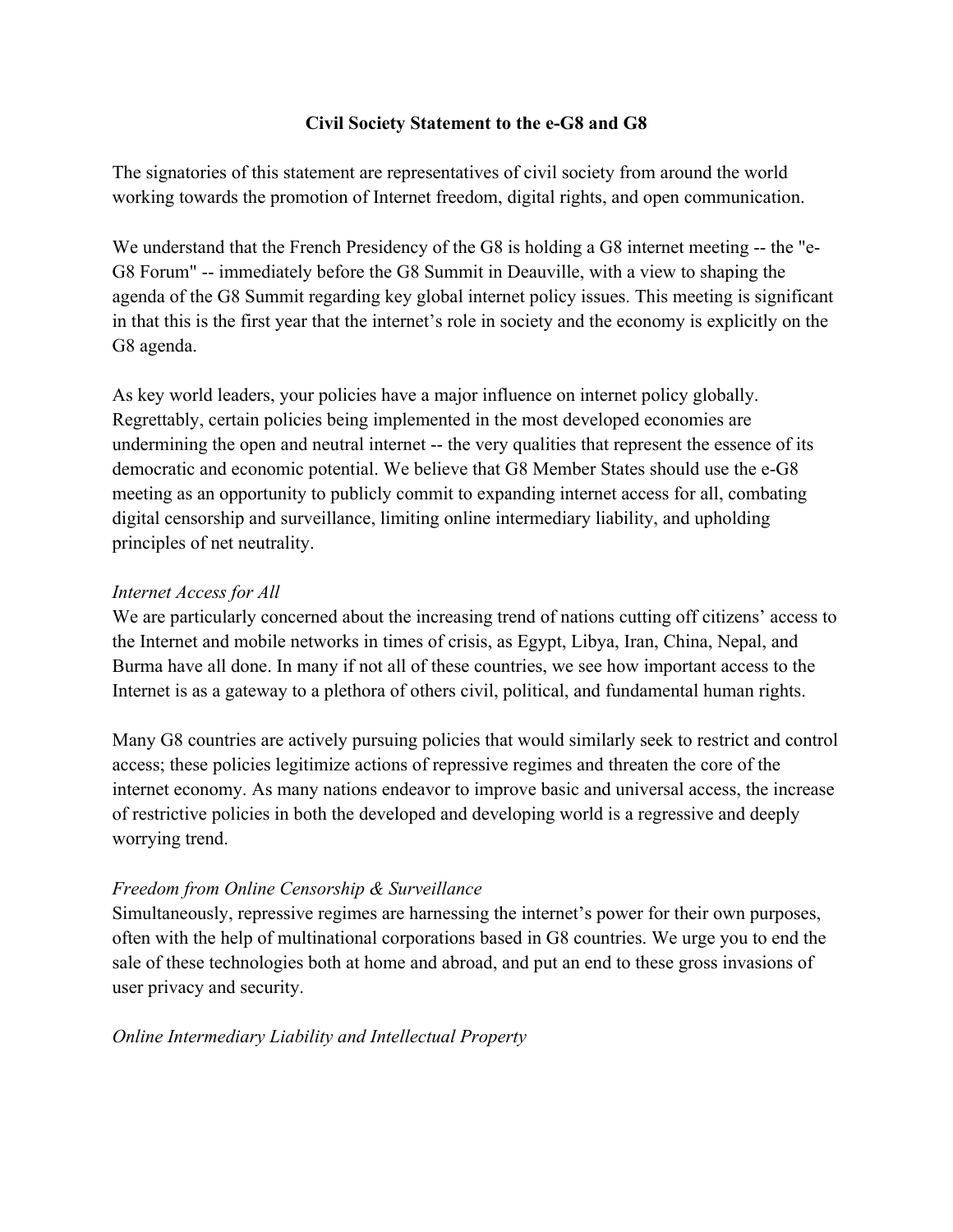To defend freedom of speech online it is critical that we resist mounting pressure from the entertainment industry and other sectors to impose greater intermediary liability on online service providers for the actions of their users through instruments like HADOPI and ACTA.

In this regard, we urge you to follow the example of the Brazilian government's Principles for the Governance and Use of the Internet, specifically #7 which reads: "*All action taken against illicit activity on the network must be aimed at those directly responsible for such activities, and not at the means of access and transport, always upholding the fundamental principles of freedom, privacy and the respect for human rights.*" 1

# *Net Neutrality*

We further call on you to commit your nations to protecting net neutrality -- the principle that all web traffic should be treated on an equitable basis no matter where it originated or the type of data being transmitted.

These are some of the key Internet governance issues which we feel merit and require the attention of the G8. We also draw your attention to two comprehensive declarations of principles we believe should guide nation states in Internet governance:

- The *10 Internet Rights and Principles* developed under the aegis of the Internet Rights and Principles Coalition<sup>2</sup>.
- Assembly Declaration of the right of Communication, written at the World Social Forum  $2011<sup>3</sup>$

We would also like to highlight our concerns regarding the planning of the e-G8. We join our voices to the Internet Governance Caucus<sup>4</sup> which expresses our collective concern about the lack of representation of civil society at the e-G8 and G8 meetings this year.

Contrary to current best practices in policymaking, the invite list has been limited primarily to representatives of government and corporate leaders, who already enjoy disproportionately large influence over Internet regulation. Specifically, we are deeply concerned that corporate interests will dominate discussions at the e-G8 and G8 summits; issues like strict intellectual property enforcement and increasing online intermediary liability seem likely to take primacy over citizen-centered policies like net neutrality, Free Software, and combating online censorship.

 $\overline{1}$ <sup>1</sup>The full document of which is available at:

http://www.cgi.br/english/regulations/resolution2009-003.htm

<sup>&</sup>lt;sup>2</sup>The English version is available here: http://internetrightsandprinciples.org/node/397 and in French here: http://internetrightsandprinciples.org/node/400

<sup>&</sup>lt;sup>3</sup>http://fsm2011.org/en/the-right-to-inform-and-be-informed

<sup>4</sup> http://www.igcaucus.org/open-letter-president-sarkozy-eg8-meeting-plan